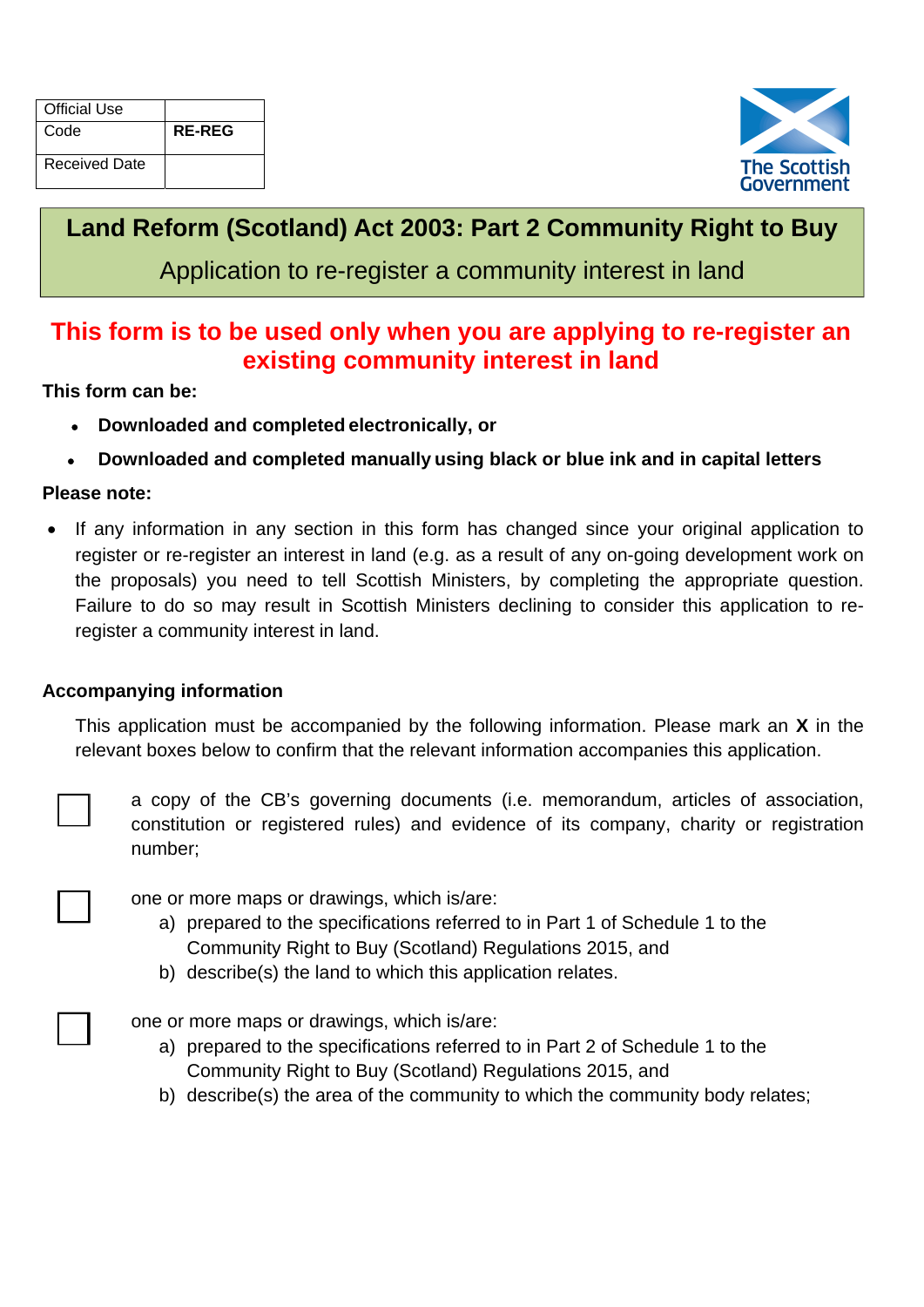### **SECTION 1 — WHO IS APPLYING**

#### **1.1** Name of the community body ("CB") applying to re-register a community interest in land.

| <b>Name of Community Body</b> |  |
|-------------------------------|--|
|                               |  |

#### **1.2** CB's Register of Community Interests in Land (RCIL) registration number for this land.

RCIL Number **CB** 

## **SECTION 2 — DETAILS OF WHO IS APPLYING**

Please mark an **"X**" in the appropriate box below to confirm whether there have been any changes to any of the following information since the CB's previous application to register or re-register the interest in land:

- a) the CB's office or contact details;
- b) the CB's membership information; or
- c) the definition of the community to which the CB relates.

 **"YES" - there has been a change**   $\Box$  "NO" - no changes

| • If "Yes" then please complete the relevant question(s) in section 2 of this form to which |
|---------------------------------------------------------------------------------------------|
| those changes relate.                                                                       |

If "No" **then proceed to section 3.**

## **2.1** Please supply the official registered or principal office of the CB.

| <b>Postal Address:</b>                                  |  |
|---------------------------------------------------------|--|
| Town:<br><b>County:</b><br><b>Country:</b><br>Postcode: |  |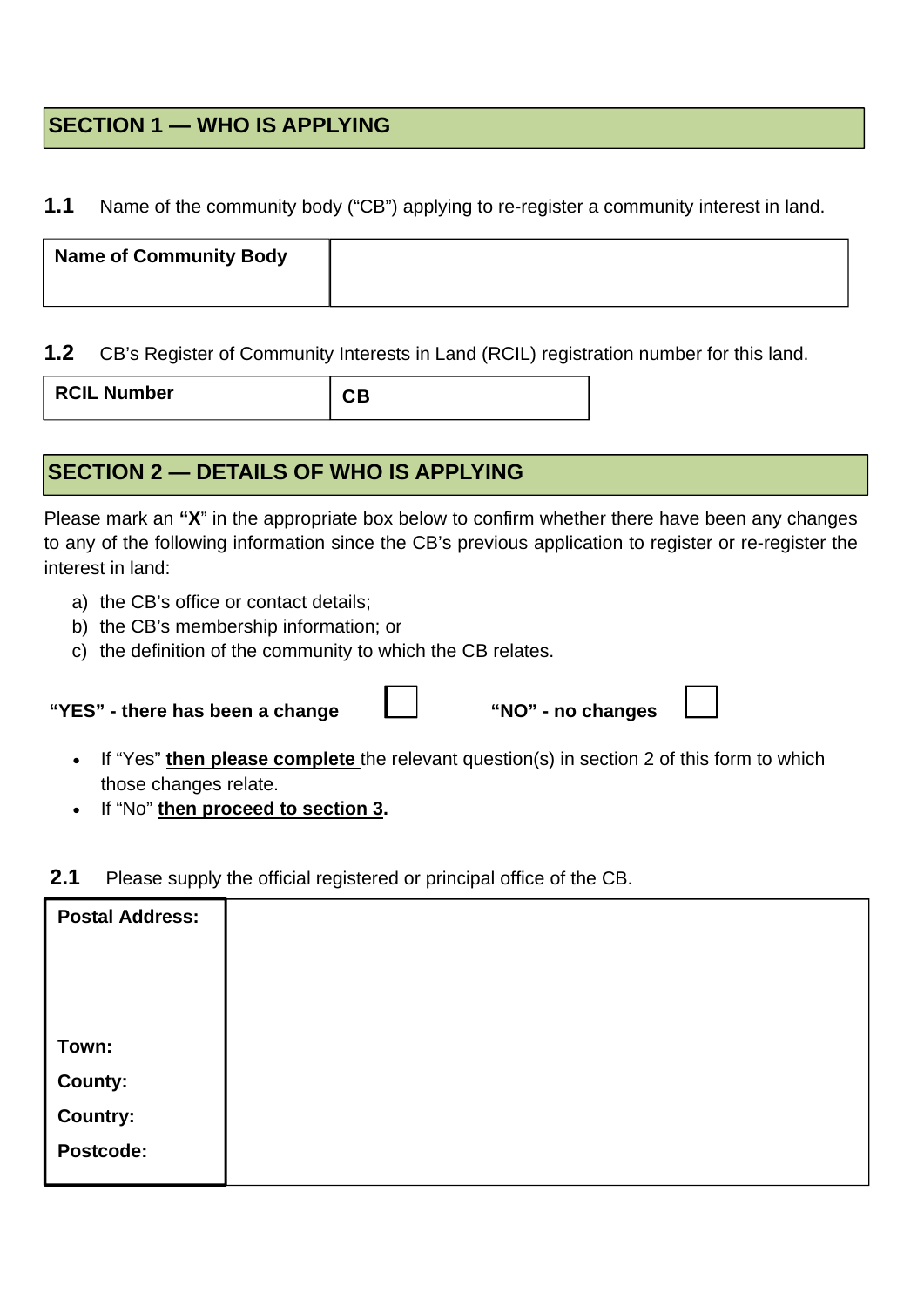**2.2** Please supply the address the CB wishes correspondence in relation to the community right to buy process to be issued to.

| <b>Contact Name:</b>   |  |
|------------------------|--|
| <b>Postal Address:</b> |  |
|                        |  |
|                        |  |
|                        |  |
| Town:                  |  |
| County:                |  |
| <b>Country:</b>        |  |
| Postcode:              |  |
| Telephone:             |  |
| Email:                 |  |
|                        |  |

**2.3** Please mark an **"X"** in the relevant box to confirm the type of CB and its official number.

| Company Limited by Guarantee (CLBG)<br>and its company number is:                  |  |
|------------------------------------------------------------------------------------|--|
| Scottish Charitable Incorporated Organisation (SCIO)<br>and its charity number is: |  |
| <b>Community Benefit Society (BenCom)</b><br>and its registration number is:       |  |

**2.4** Please provide the definition of the community as set out in the CB's governing document in accordance with section 34(1)(a), 34(1A)(a) or 34(1B)(a) of the Land Reform (Scotland) Act 2003.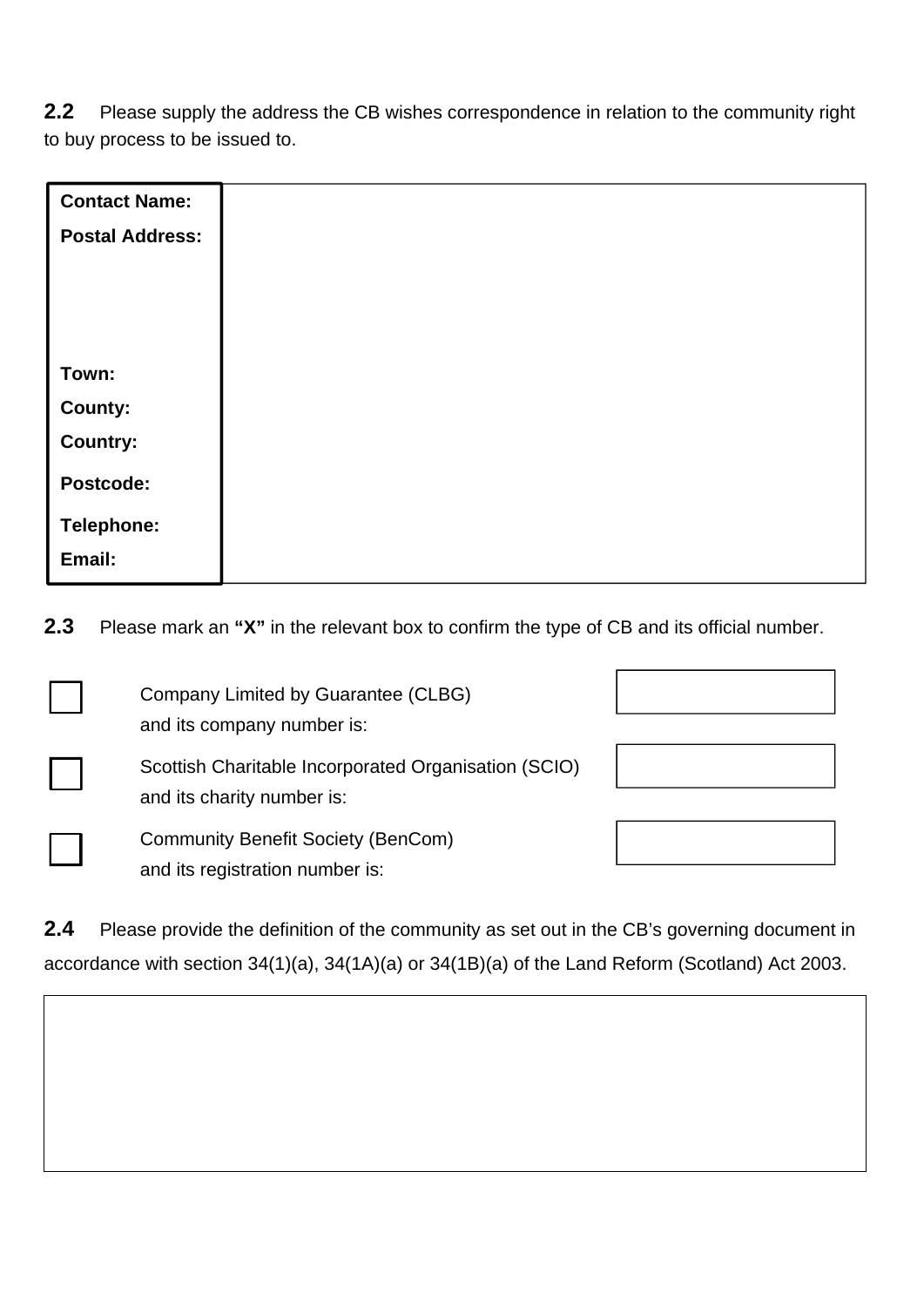**2.5** This application must be accompanied by one or more maps or drawings, which is/are: (a) prepared to the specifications referred to in Part 2 of Schedule 1 to the Community Right to Buy (Scotland) Regulations 2015, and

(b) describe(s) the area of the community to which the community body relates.

Please confirm the total number of such maps, plans or other drawings which accompany this application.

### **2.6** Please provide:

| (A) | The total number of members in the CB. |
|-----|----------------------------------------|
|     |                                        |

(**B**) A breakdown of the total number of each different type(s) of membership as stated in the CB's governing document (i.e. memorandum, articles of association, constitution or registered rules).

(**C**) The membership details (i.e. names, address and membership type of the CB's members).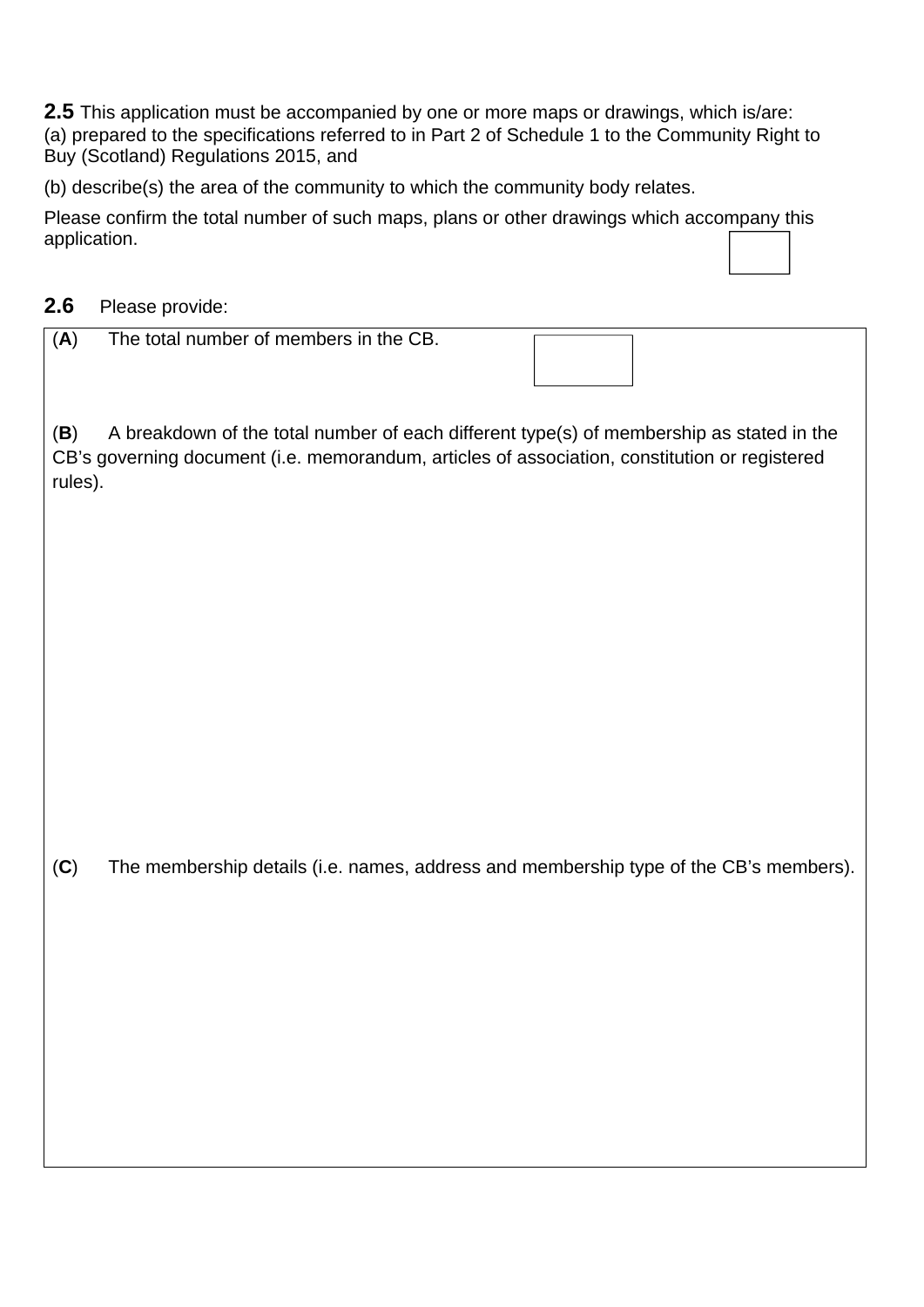## **SECTION 3 — THE LAND TO BE REGISTERED**

Please mark an **"X**" in the appropriate box below to confirm whether there have been any changes to any of the following information since the CB's previous application to register or re-register the community interest in land:

- a) the nature or description of the land to which this application relates;
- b) any interests, burdens, restrictions or planning permission affecting the land; or
- c) the nature and extent of the community's connection with the land.

**"YES" - there has been a change** ☐ **"NO" - no changes** ☐

- If "Yes" **then please complete** the relevant question(s) in section 3 to which those changes relate.
- If you have marked "No" no changes **then proceed to section**

**3.1** Please mark an **"X"** in the relevant box(es) to indicate the type(s) of land to which this application relates.

| <b>Buildings</b>       | <b>Recreational Land</b> | If other type(s) of land, salmon<br>fishings or mineral rights please |
|------------------------|--------------------------|-----------------------------------------------------------------------|
| Woodland               | Brown field site         | state below                                                           |
| Water                  | Farm/grazing land        |                                                                       |
| <b>Industrial Site</b> | Croft land               |                                                                       |

**3.2** What is the estimated area of land (or land in respect of which the salmon fishings or mineral rights are exigible)?



**3.3** What county is the land (or land in respect of which the salmon fishings or mineral rights are exigible) located in?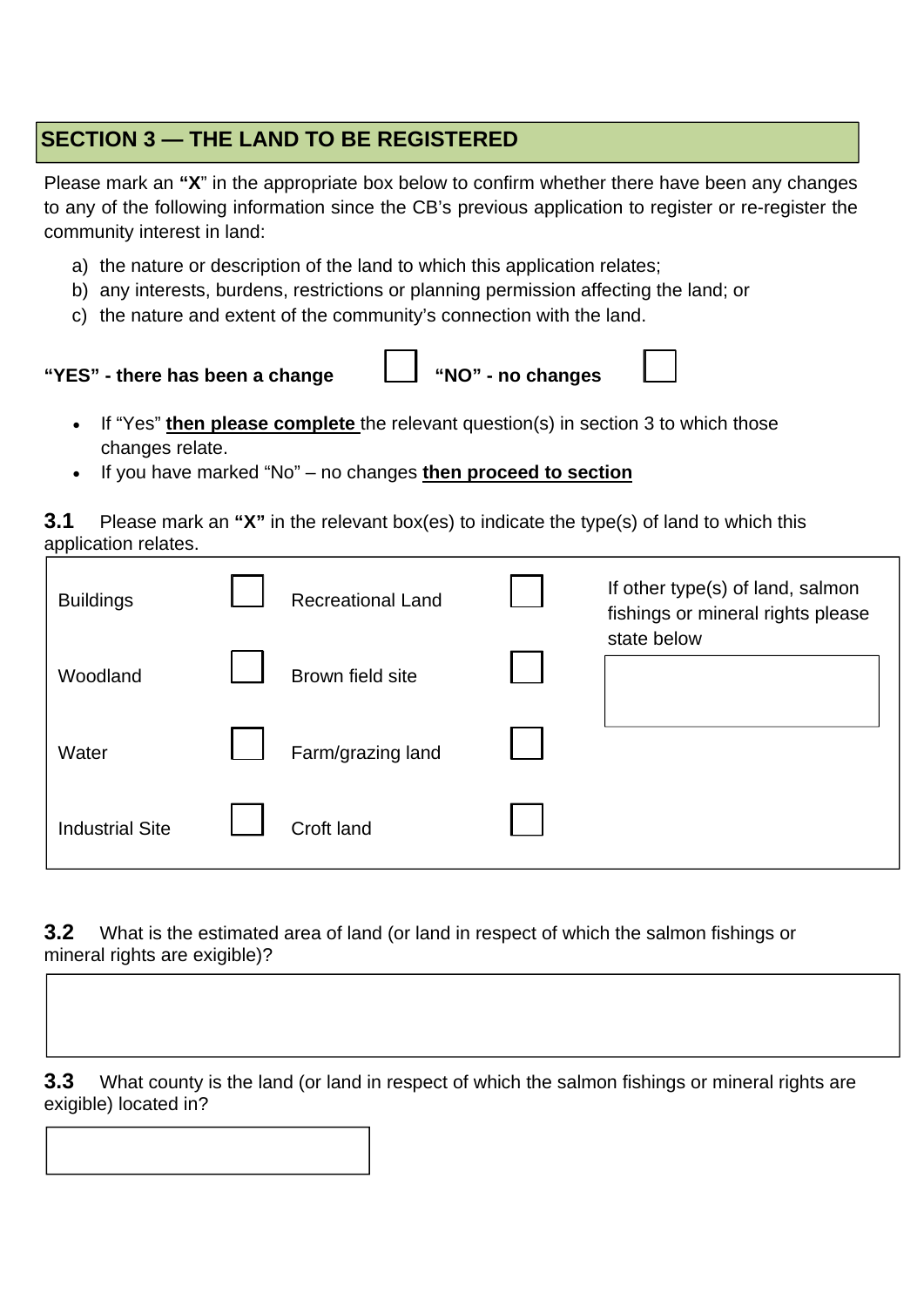**3.4** Please provide a written description of the land to which this application relates (e.g. the location of such land or land in respect of which salmon fishings or mineral rights are exigible within the community; postcodes covering the land; the condition of the land; its northern, southern, eastern and western boundaries, measurements if applicable).

**3.5** This application must be accompanied by one or more maps or drawings, which is/are: (a) prepared to the specifications referred to in Part 1 of Schedule 1 to the Community Right to Buy (Scotland) Regulations 2015, and

(b) describe(s) the land to which this application relates.

Please confirm the total number of such maps, plans or other drawings which accompany this application.

**3.6** Please mark an **"X"** to indicate whether this application is to register an interest in salmon fishings which are owned separately from the land in respect of which they are exigible.

| YFS. | NΟ |  |
|------|----|--|
|      |    |  |

If "Yes", please provide details of the salmon fishings, including details of ownership.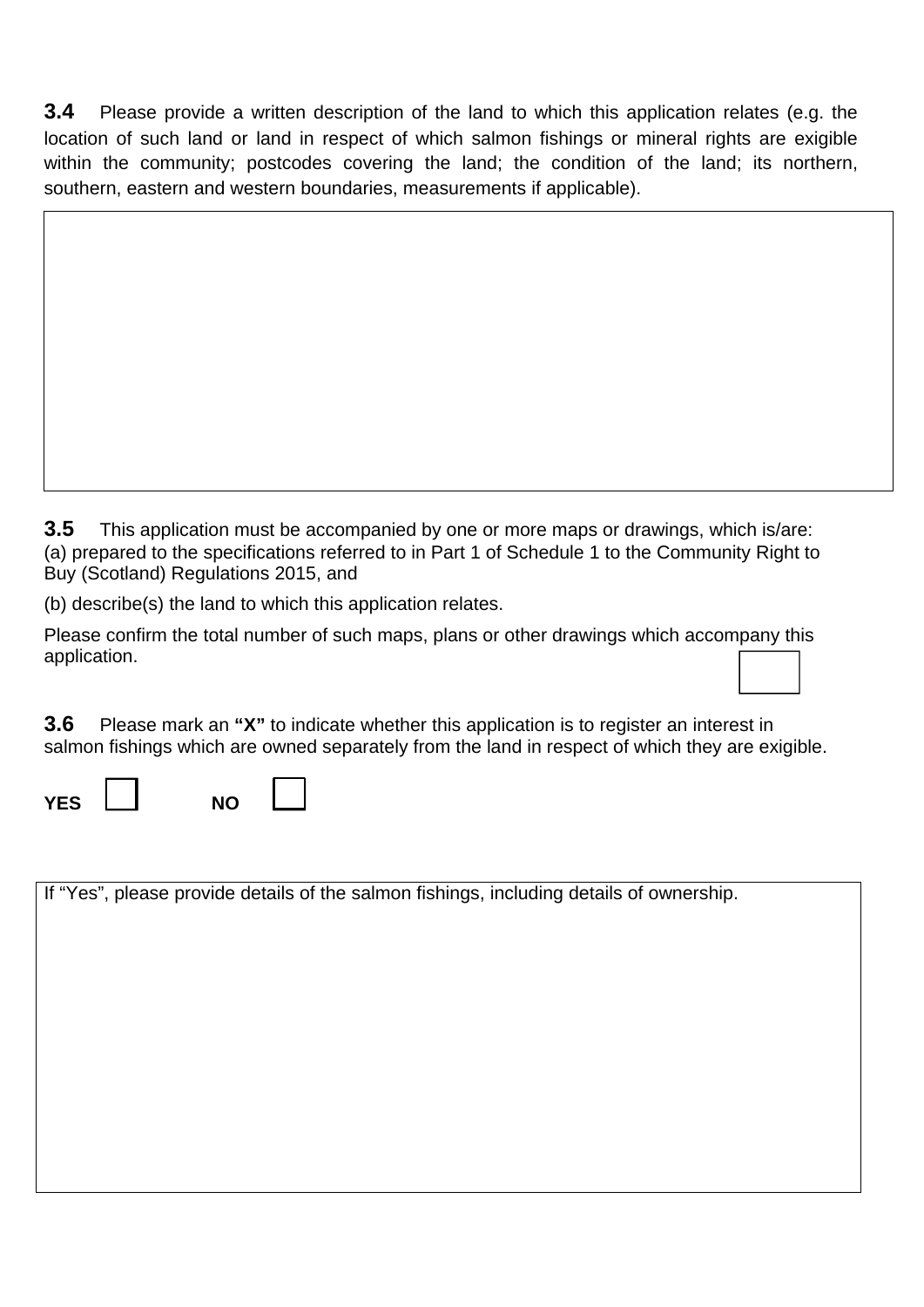**3.7** Please mark an **"X"** to indicate whether this application is to register mineral rights which are owned separately from the land in respect of which they are exigible.

| YES. | <b>NO</b> |  |
|------|-----------|--|
|------|-----------|--|

If "Yes", please provide details of mineral rights, including details of ownership

**3.8** Please mark an **"X"** to indicate whether any of the following apply to the land, or any part of the land, in relation to the land to which this application relates.

| <b>YES</b> | <b>NO</b> |                                                                                          |
|------------|-----------|------------------------------------------------------------------------------------------|
|            |           | Planning permission                                                                      |
|            |           | An outstanding planning application relating to it                                       |
|            |           | Indicated as suitable for development in the local authority's local<br>development plan |
|            |           | Subject of a compulsory purchase order                                                   |
|            |           | Any burden(s) on, or restrictions on use of, the land                                    |
|            |           | If "Yes" to any of the above, please provide details.                                    |
|            |           |                                                                                          |
|            |           |                                                                                          |
|            |           |                                                                                          |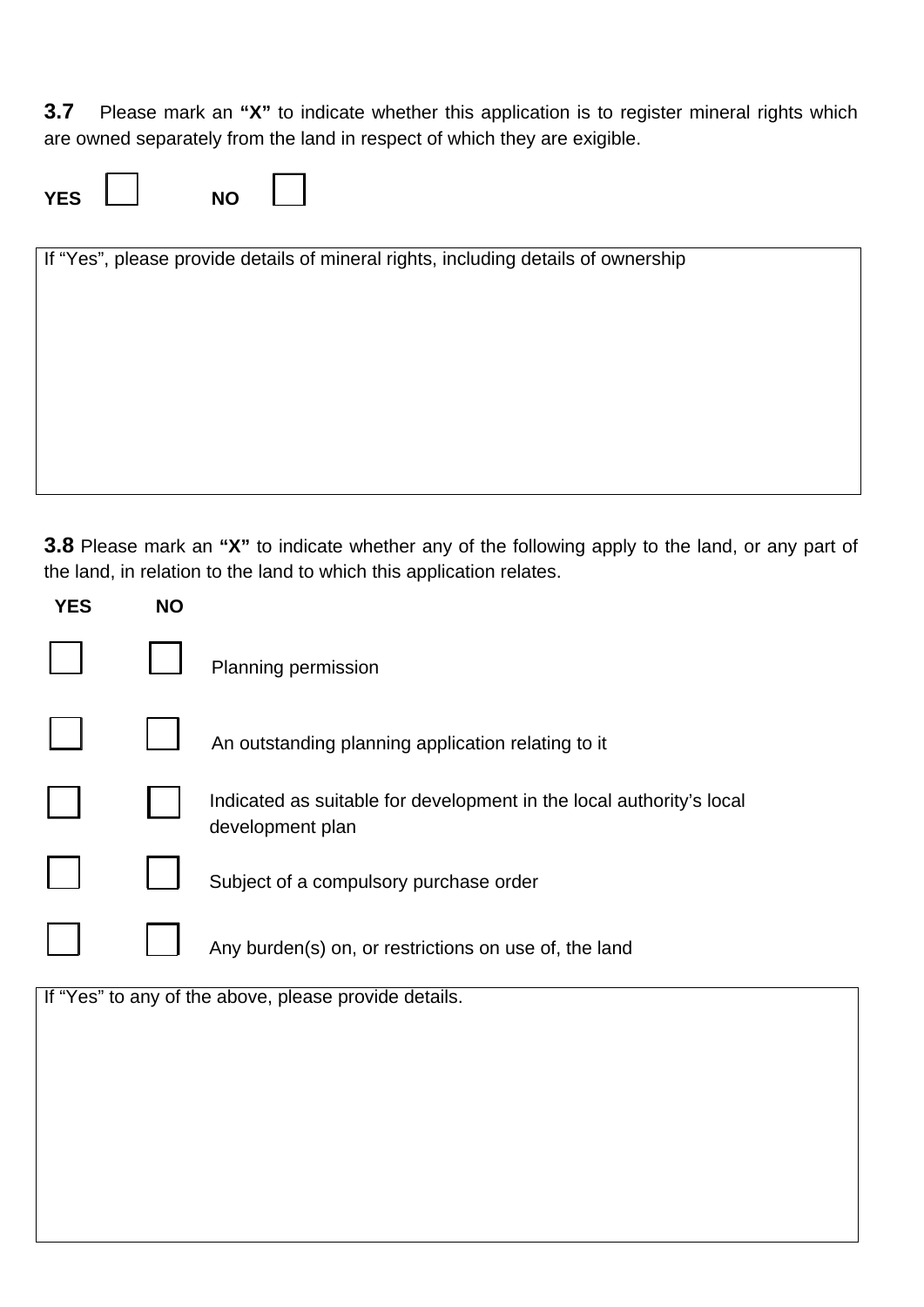**3.9** Please mark an **"X"** in one box which you consider best describes the community's connection to the land in relation to which this application is made.

- A significant number of the members of the community have a connection with the land.
- The land is sufficiently near to land with which those members of the community have a connection.
- The land is in or sufficiently near to the area of the community by reference to which the community is defined at question 2.4.

Please provide details to explain why the relevant box has been marked with an "**X**" above.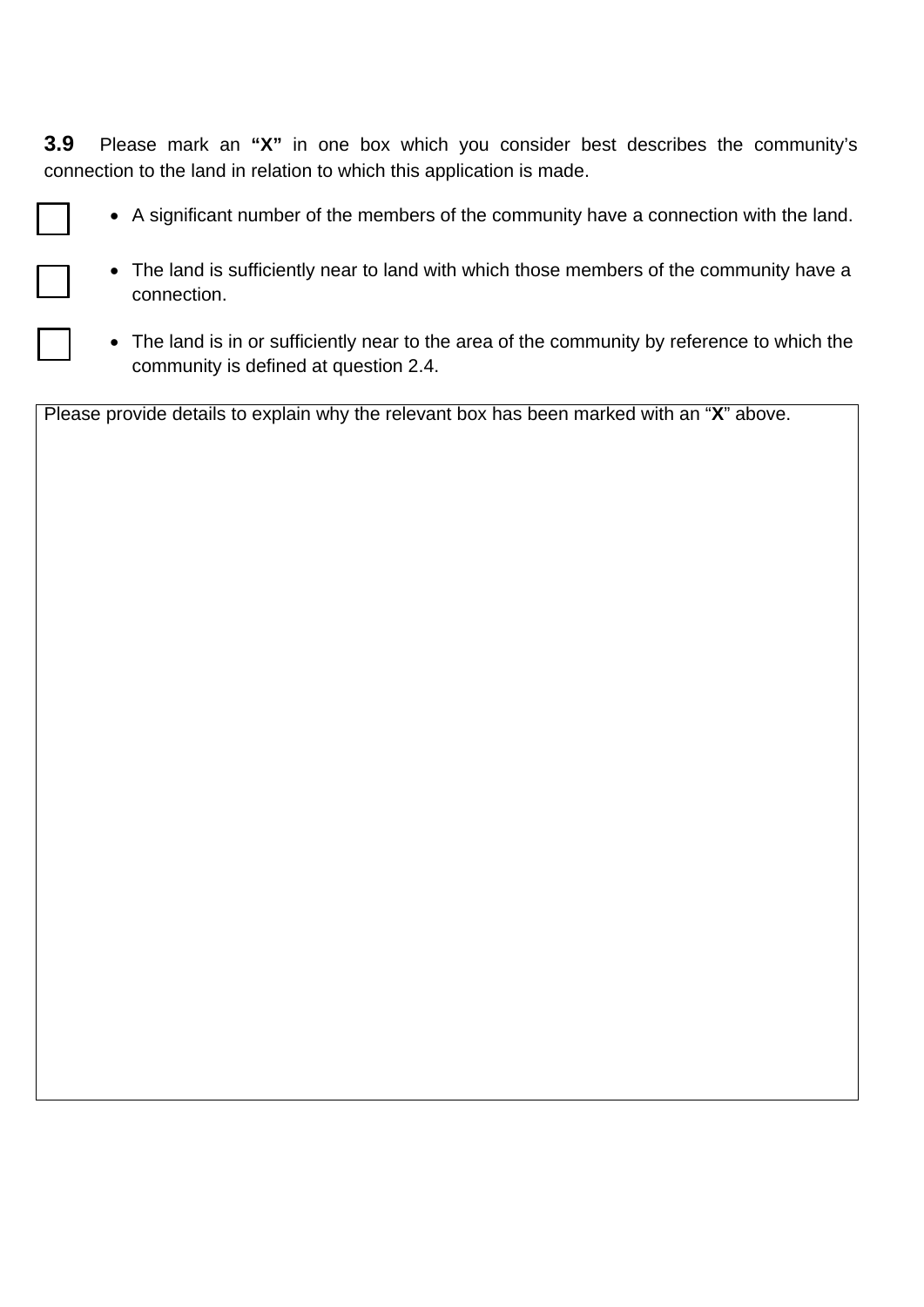### **SECTION 4 — OWNERSHIP & INTERESTS**

Please mark an **"X**" in the appropriate box below to confirm whether there have been any changes to the following information since the CB's previous application to register or re-register a community interest in land:

- a) details of the owner of the land to which this application relates;
- b) details of any creditor in a standard security with a right to sell the land to which this application relates; or
- c) details of persons with legally enforceable rights or interests in the land to which this application relates.



- If you have marked "Yes" **then please complete** the relevant question(s) in section 4 of this form to which the changes relate.
- If you have marked "No" **then proceed to section 5.**
- **4.1** Please provide the contact details of the owner of the land to which this application relates.

#### *NOTE - If the owner's details are unknown, please state "Unknown" at 4.1 and proceed to 4.3.*

| <b>Contact Name:</b>                  |  |
|---------------------------------------|--|
| <b>Postal Address:</b>                |  |
|                                       |  |
|                                       |  |
|                                       |  |
|                                       |  |
| Town:                                 |  |
| County:                               |  |
| <b>Country:</b>                       |  |
| Postcode:                             |  |
| <b>Company No. (if</b><br>applicable) |  |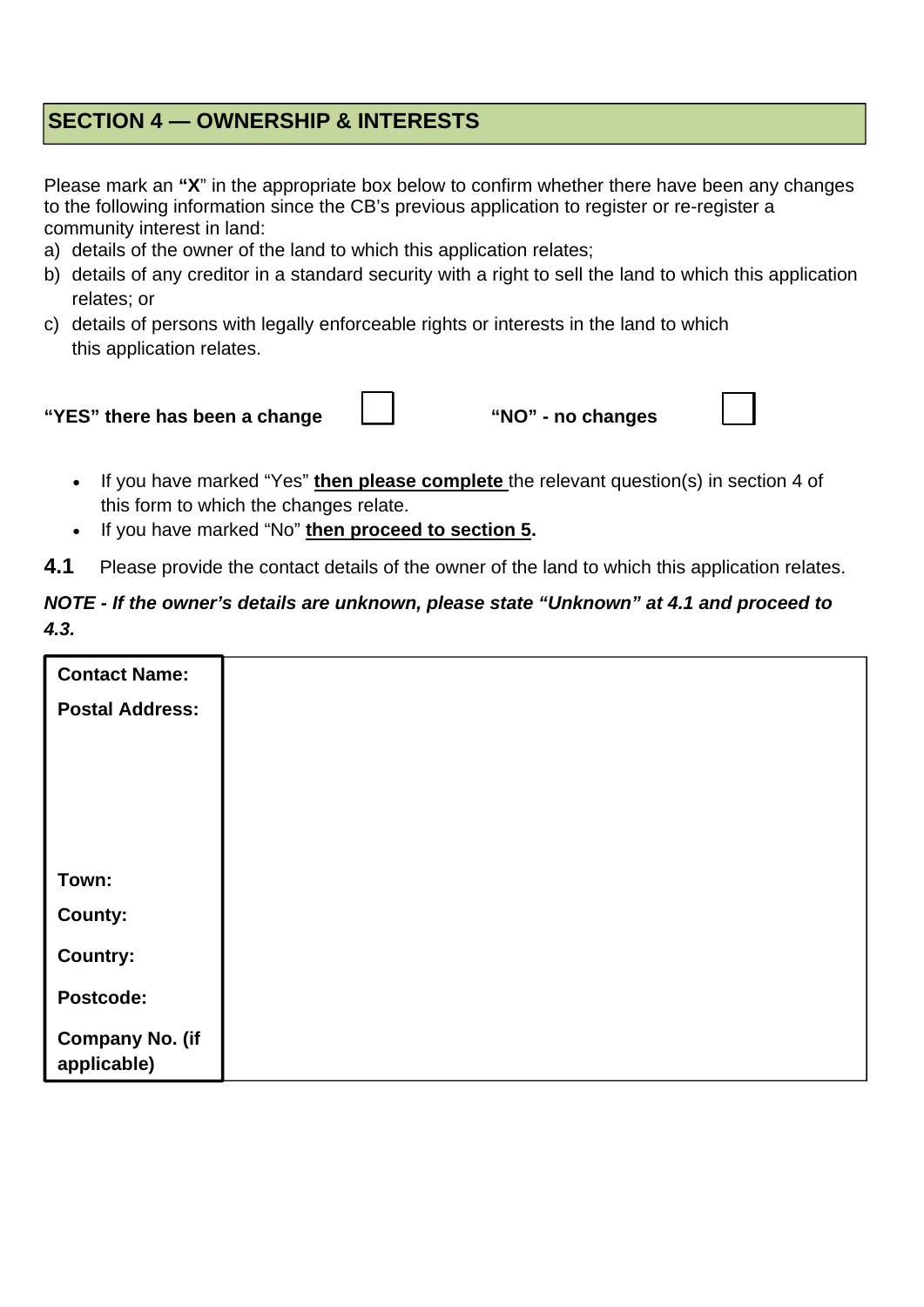**4.2** If there is more than one owner (e.g. the land is in joint ownership between a number of owners), then please provide the contact details for the other owner(s).

**4.3** Please list the names and addresses of all persons whom the CB are aware have legally enforceable rights and interests (e.g. all persons with leases, any creditor in a standard security over the land) in all or part of the land to which this application relates and detail those rights and interests.

**4.4** Please confirm what checks were carried out (including by whom and when) to establish who owns the land to which this application relates and whether there are any creditors in a standard security with a right to sell the land.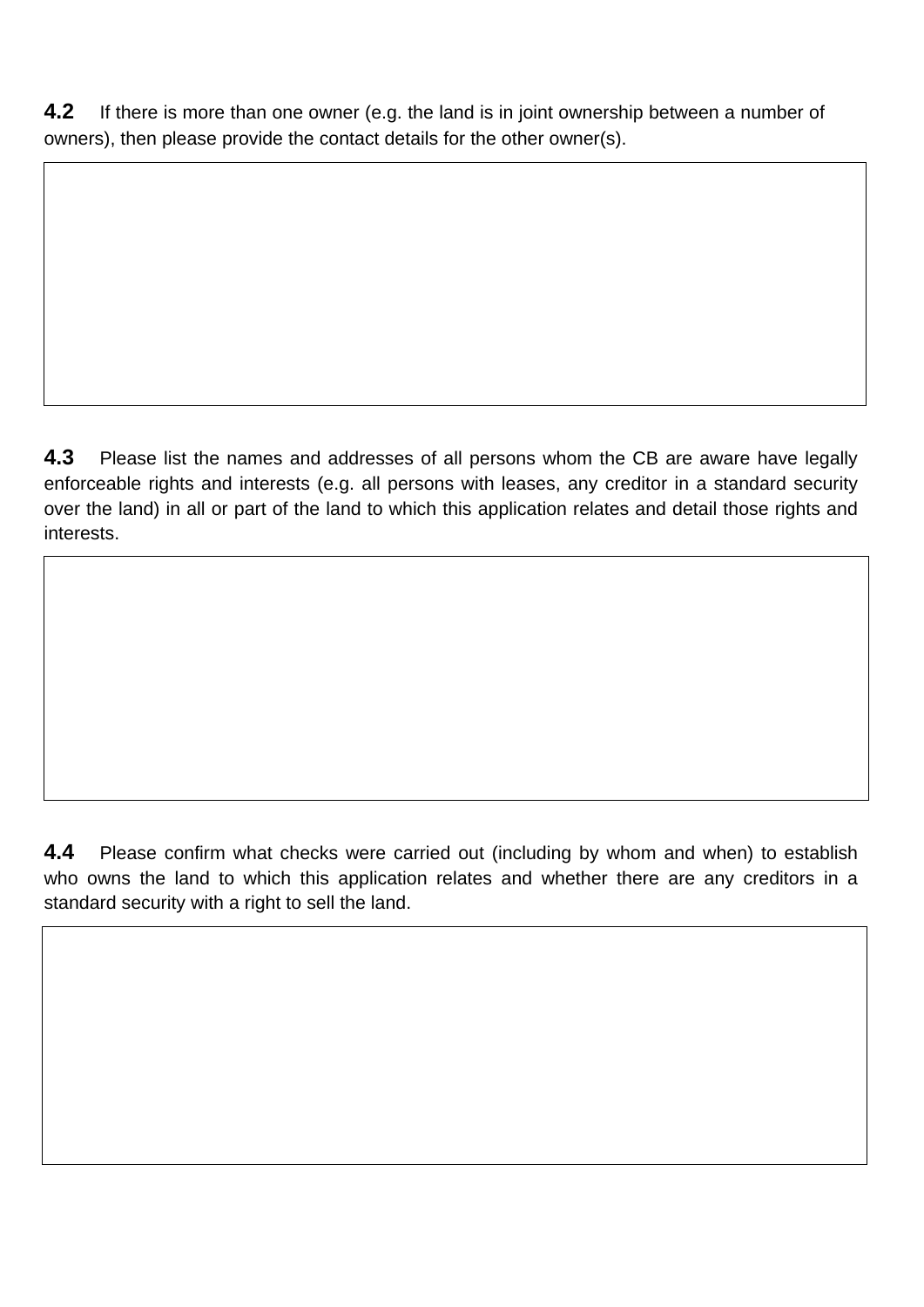**4.5** If the owner(s) or any creditor in a standard security with right to sell the land is unknown or cannot be found please provide details of the steps taken by the CB in accordance with section 37(4) of the Land Reform (Scotland) Act 2003.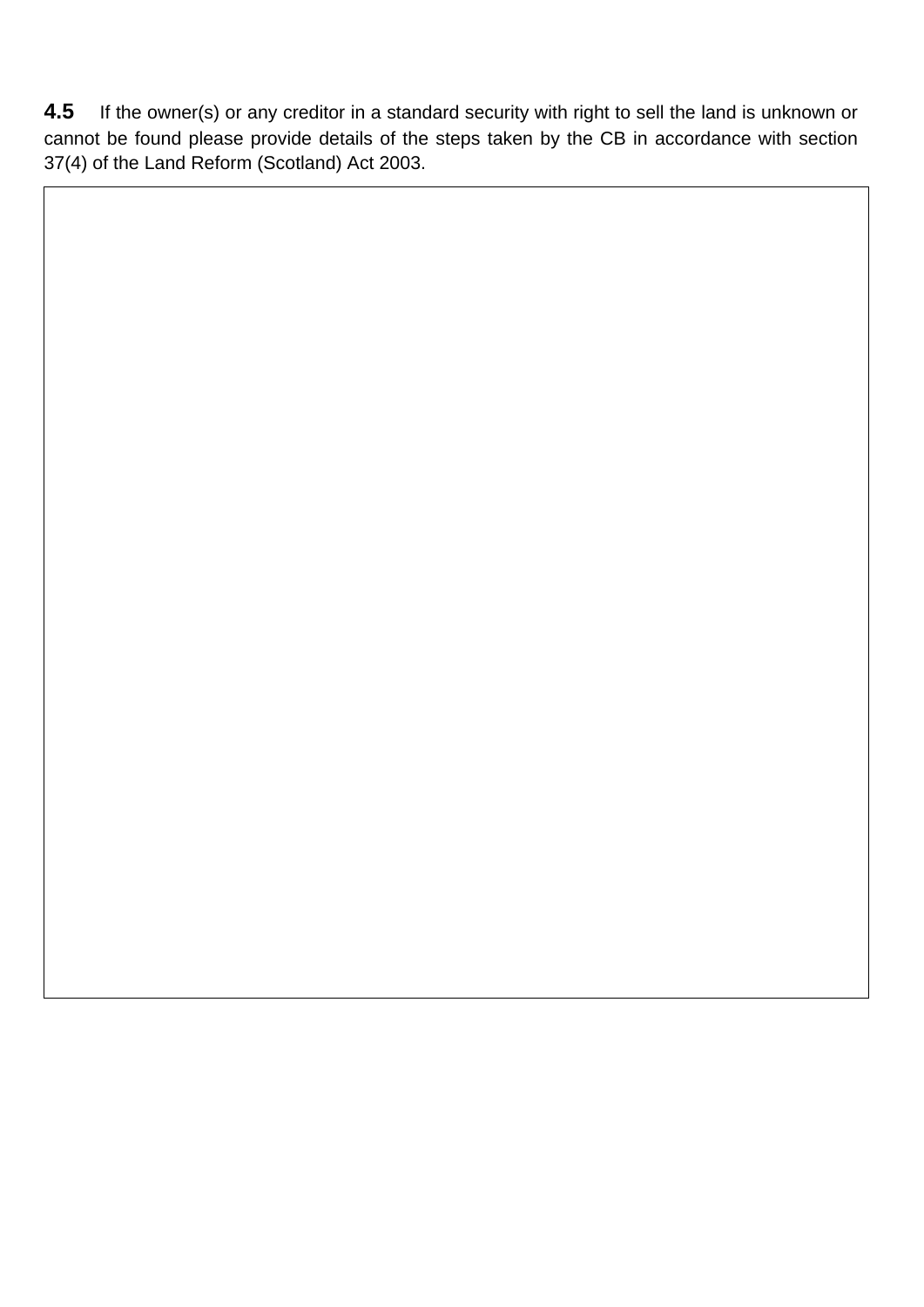# **SECTION 5 — COMMUNITY SUPPORT**

**5.1** Please mark an **"X"** in one box to confirm whether 10% of the members of the community have indicated approval of the re-registration of the community interest to which this application relates.

**YES** ☐ **NO** ☐

| If "No", please explain why there is, within the community, a sufficient level of support to justify the<br>re-registration. |
|------------------------------------------------------------------------------------------------------------------------------|
|                                                                                                                              |
|                                                                                                                              |
|                                                                                                                              |
|                                                                                                                              |
|                                                                                                                              |

### **5.2** Please provide:

| (A) Evidence and details of support obtained, including the date on which the approval of each<br>member of the community was indicated: |               |
|------------------------------------------------------------------------------------------------------------------------------------------|---------------|
| <b>(B)</b> A breakdown of the level of support:                                                                                          |               |
| Total number of members of the community                                                                                                 |               |
| Total number of members of the community who have<br>indicated approval for the registration                                             |               |
| Overall percentage of members of the community who<br>have indicated approval of the registration.                                       | $\frac{0}{0}$ |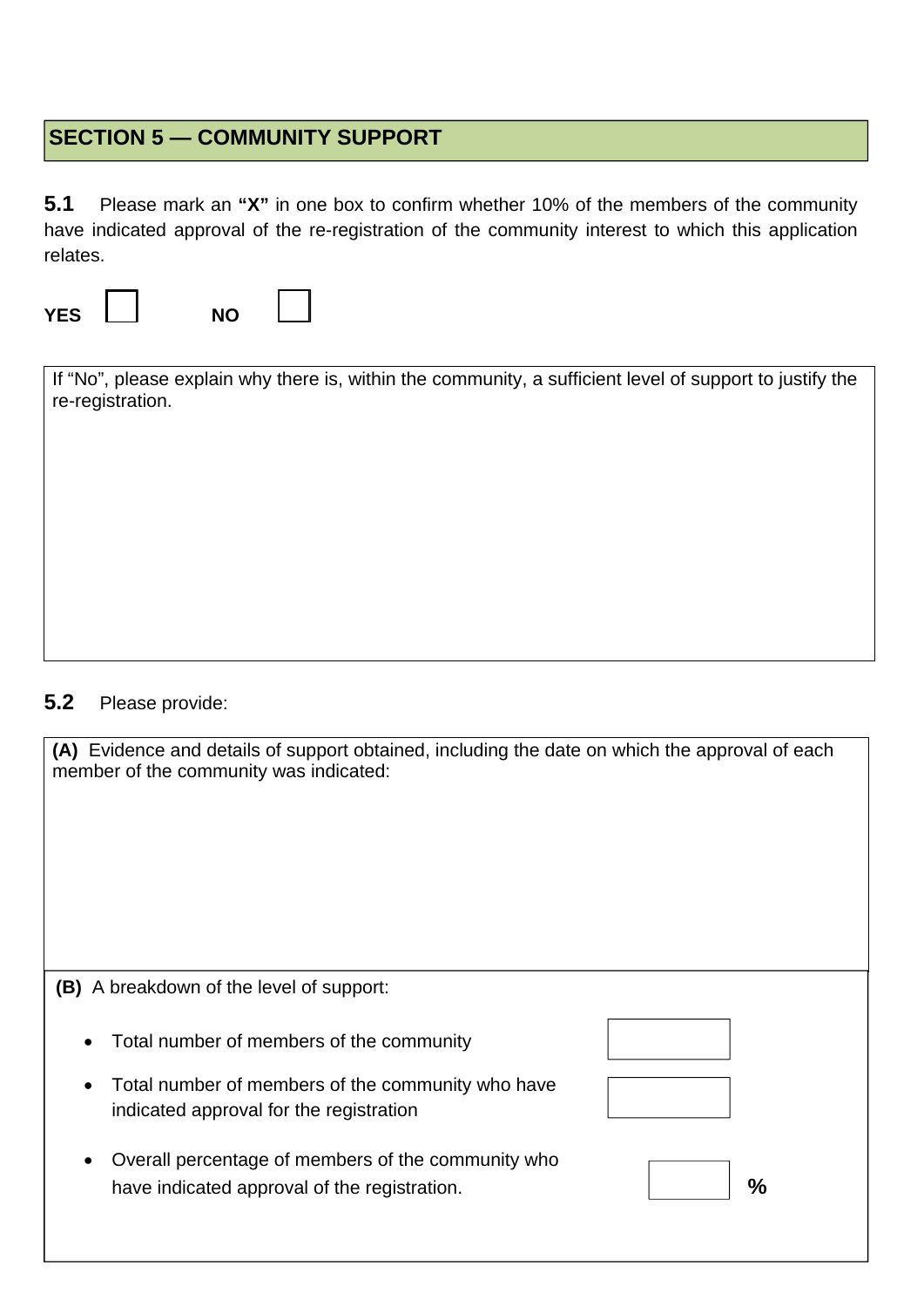### **SECTION 6 — PROPOSALS FOR THE LAND**

Please mark an **"X**" in the appropriate box below to confirm whether there have been any changes to any of the following information since the CB's previous application to register or re-register the interest in land:

- a) details of the CB's proposals for the land to which the application relates; or
- b) information which demonstrates whether the acquisition of the land by the CB is compatible with furthering the achievement of sustainable development.

**"YES"** - there has been a change  $\Box$  "NO" - no changes

- If you have marked "Yes" **then please complete** the relevant question(s) in section 6 of this form to which those changes relate.
- If you have marked "No" –**then proceed to section 7.**

**6.1** Please explain your proposals for the land to which this application relates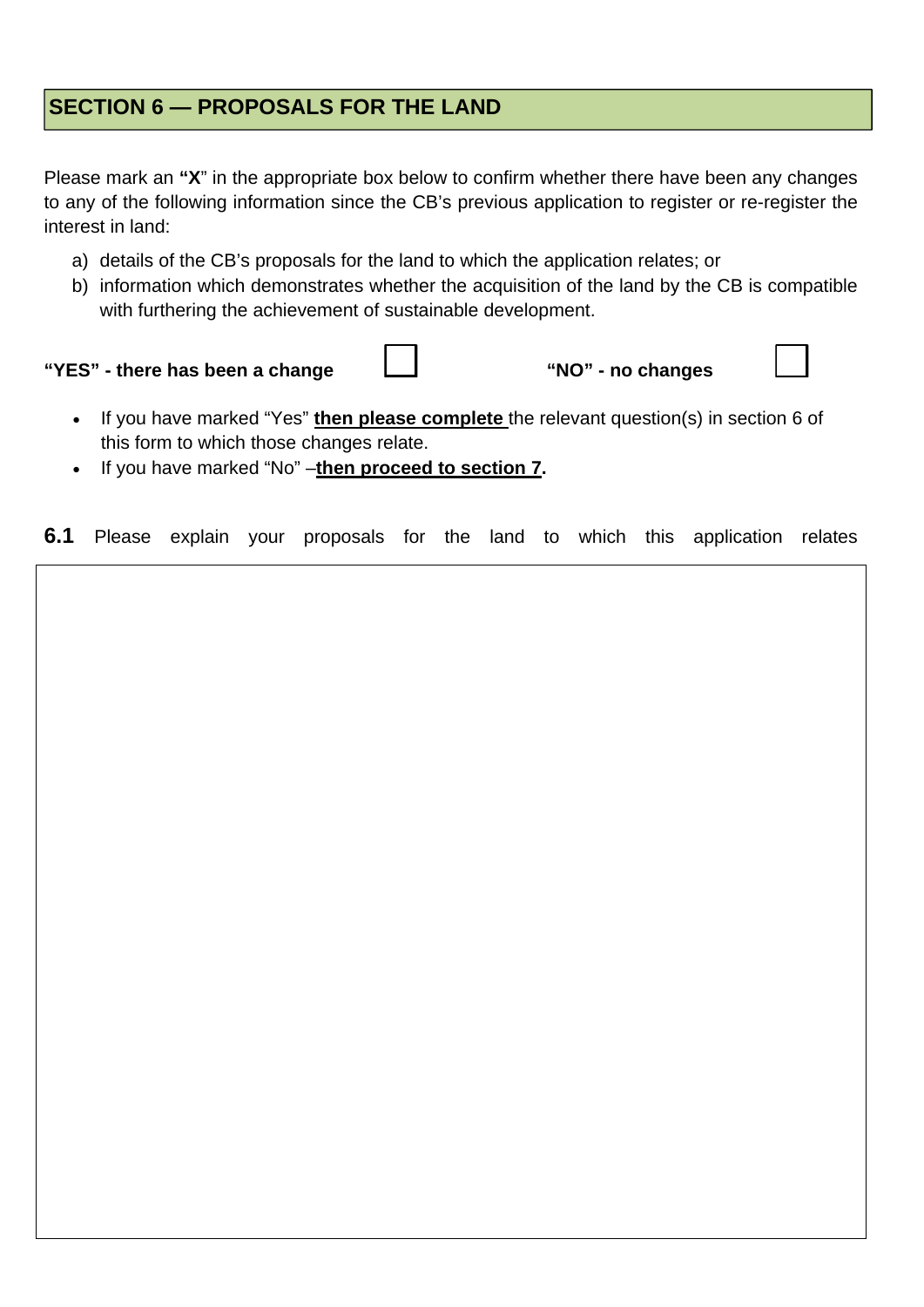**6.2** Please explain how the acquisition by the CB of the land to which this application relates is compatible with furthering the achievement of sustainable development.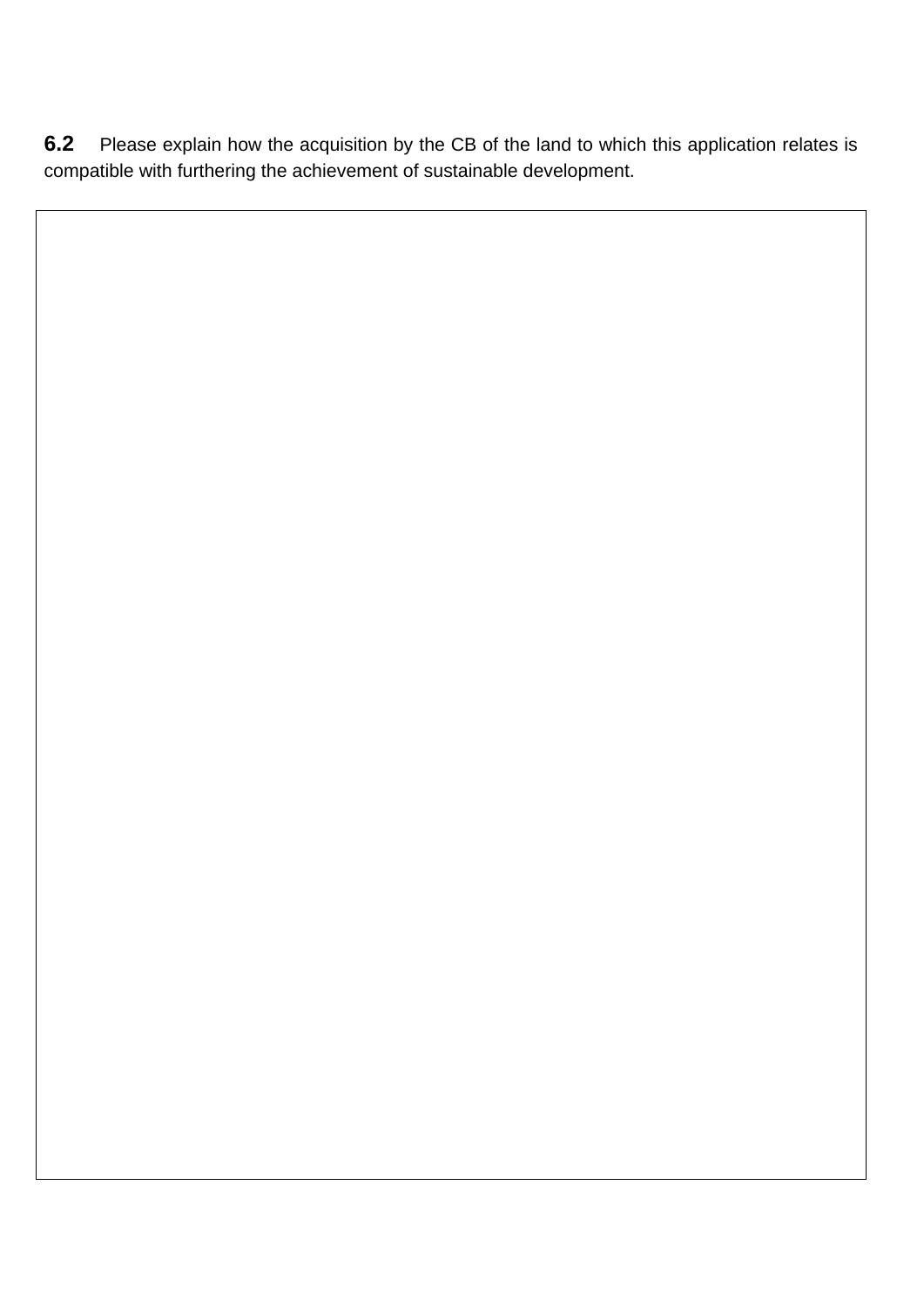## **SECTION 7 — PUBLIC INTEREST**

**7.1** Please explain why it is in the public interest that the community interest to which this application relates be re-registered (e.g. any environmental, social, economic and other benefits).